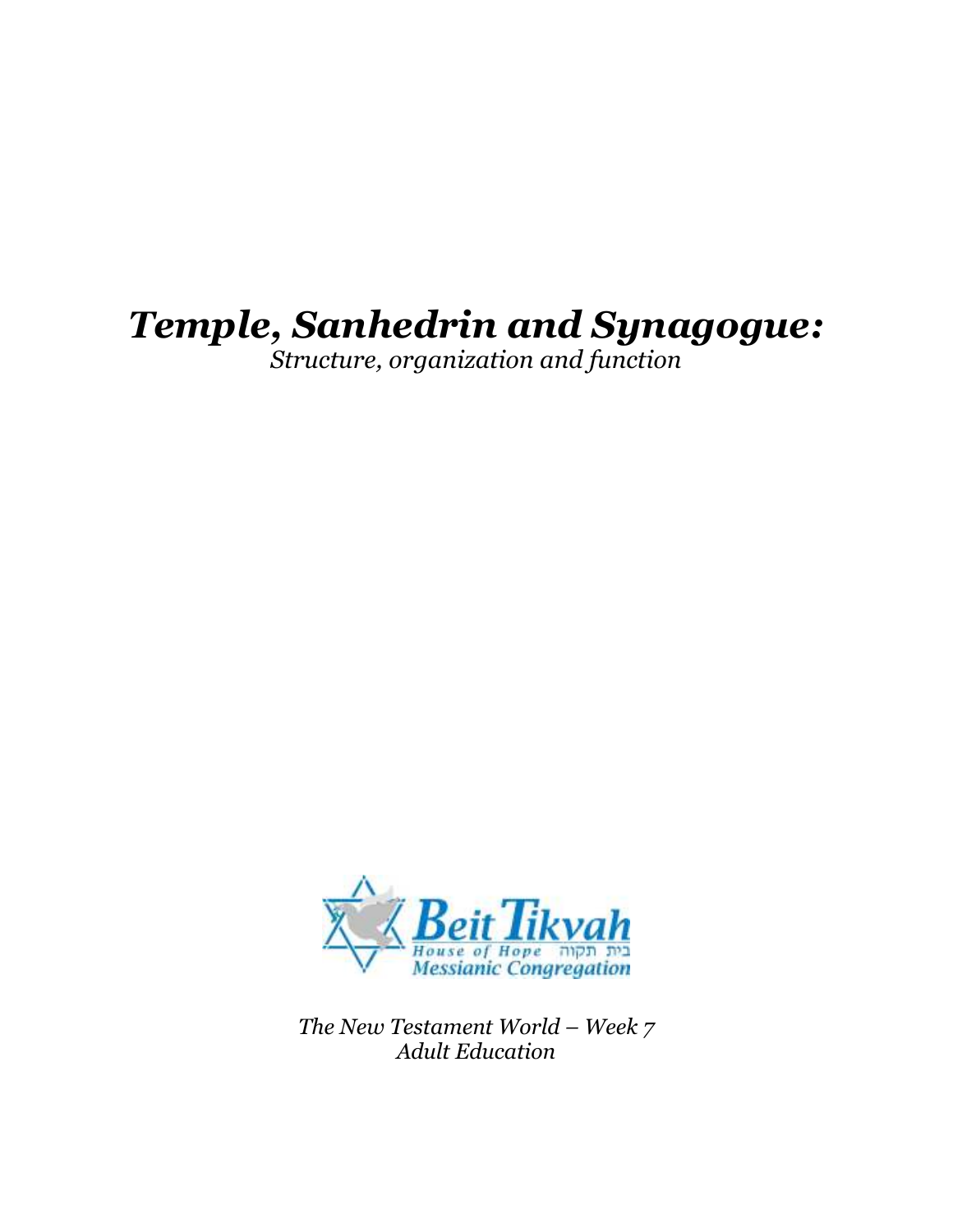# Temple and Priesthood –

Temple:

- $\blacksquare$  3 in Jerusalem:
	- $\degree$  Solomon 950-588BCE
	- o Zerubabel commanded by Cyrus, completed around 515, wooden structure, simple structure because of poverty, stood longest, adornment increased as wealth did
	- o Herod
		- refurbished beginning around  $19 \text{ BCE}$
		- **•** probably built over the existing structure and deconstructed from the inside
		- cultic system didn't stop
		- completed in 63 CE
		- destroyed in 70
		- doubled area of Temple Mount 36 acres, larger than the Acropolis in Athens (addition was Gentile court)
		- North 350m, South 307m, West 535m, East 518m
- Played very political role  $(2<sup>nd</sup>$  Temple)
- Sources:
	- o Bible
		- Tenakh (Solomon's)1 Kings 6-8, 2 Chronicles 2-4, (Zerubabel) Ezras, Nehemiah, 1 Maccabees
		- $\blacksquare$  NT Gospels, Acts (Herod's)
	- o Josephus (Herod's)
	- o Mishnah (Herod's)
	- o Temple Scroll (Qumran)
	- o Pseudepigrapha 1 Esdras, Ben Sirah, Letter of Aristeas (Zerubabel's temple during the Hasmoneans, but probably never existed)
- Division of people:
	- o Cohenim
		- **Priests who lived in Jerusalem**
		- **Priests outside Jerusalem**
		- David first divided into 24 orders
		- 20 priests from each order were sent twice a year
		- Lighting of the incense, once in a lifetime
		- Offered sacrifices, burned incense, blessed the people
	- o Levites
		- Served in the Temple
		- Carried everything but the Ark
		- $\blacksquare$   $2<sup>nd</sup> T door keeps, praisers, shofar blowers$
		- Permitted to wear linen again during late  $2<sup>nd</sup> T$  period
	- o Israelites
		- Not a priest or a Levite
- **Temple Organization:** 
	- o General officers
		- Would distribute tasks to Levitical rotation
		- Announced the opening and locking of Temple Gates
		- Regulated sale of sacrifices and libations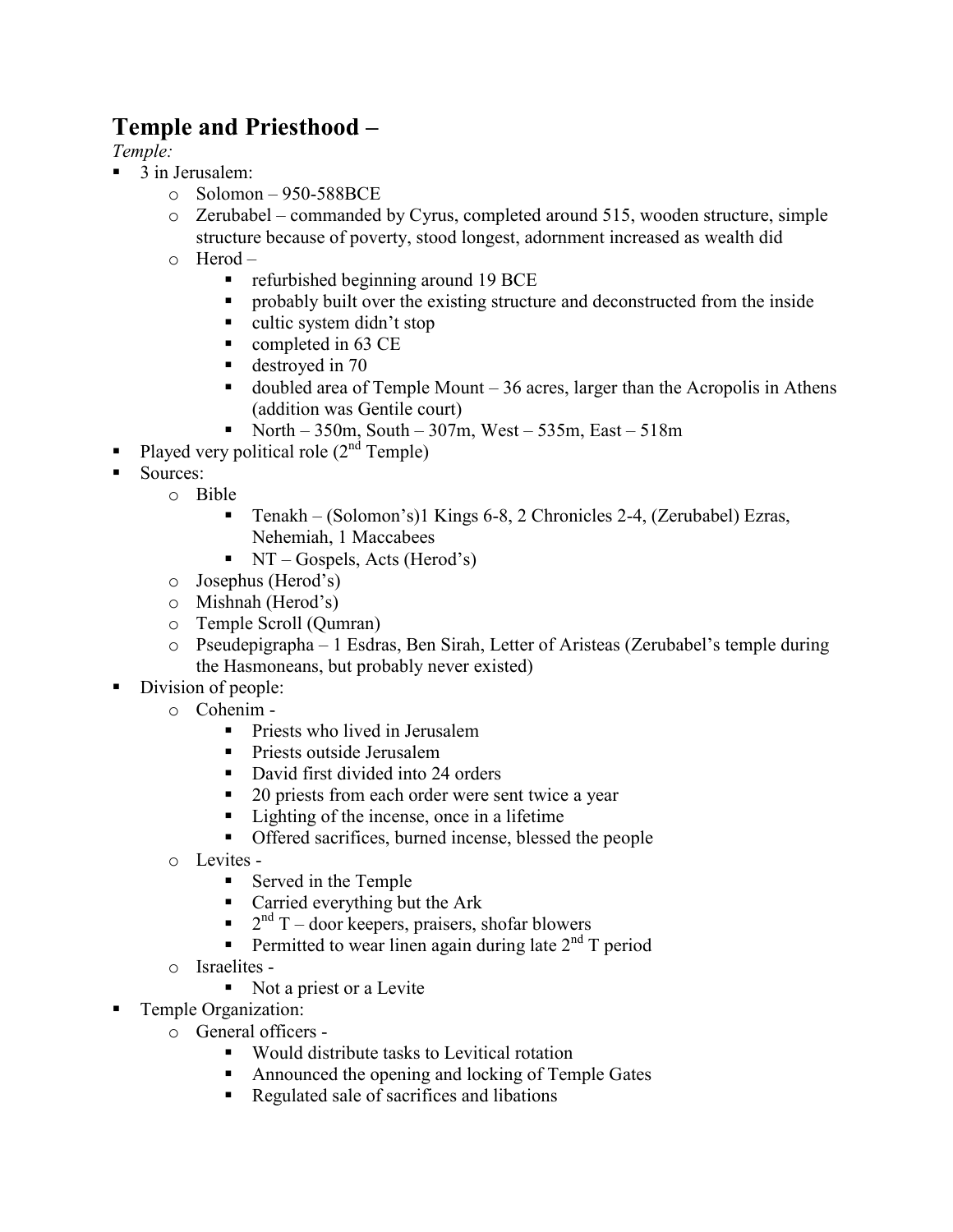- Directed the details of services
- Major jobs to priests, minor jobs to Levites
- Most jobs were hereditary and stayed with clan
	- Beit Garmu prepared the bread
	- Another family did the incense
- o High Priest
	- Head of the Temple
	- Priest was the head of the people during  $2<sup>nd</sup> T$  (exception would be early Hasmoneans and Herod)
	- 8 golden garments
	- Sacrifice of cakes offered in the name of the high priest
	- High priest officiated on Shabbat and major holidays
	- Burning of red heifer
	- Reading of the Torah at the end of the Sabbatical year
- o Captain
	- Second in command under high priest
	- Filled in for the high priest if necessary
	- In charge of high priest garments
	- In charge of arrests on the Temple Mount
	- Relative of high priest in early  $2<sup>nd</sup>$  T, later it was a Pharisee
	- NOT successor to the high priest
	- $\blacksquare$  NT & Josephus call captain strategos
- o Amarkalim
	- In charge of Temple property
	- Held the key to the storehouses
- o Gizbar
	- $\blacksquare$  In charge of the money
	- Half-shekel tax, free will offering
	- <sup>1</sup> 13 places, shofar-like funnels for people to drop their money (they could tell by the sound – widow's mite)
	- Assessed value of people, animal and objects brought for sacrifice or dedication
	- Usually mentioned with amarkalim, both were usually blood relatives of high priest
- o Temple Guard
	- 24 posts with 10 men each (rotated)
- Offerings:
	- o Tamid sacrifices in the morning (shacharit) and the afternoon (mincha)
	- o Between, people brought offering
	- $\circ$  2<sup>nd</sup> T prayers, blessings, reading from Torah and additional Levitical singing were added
- People came:
	- o To watch
	- o To fulfill ritual obligations
		- **Gifts** 
			- **Offering**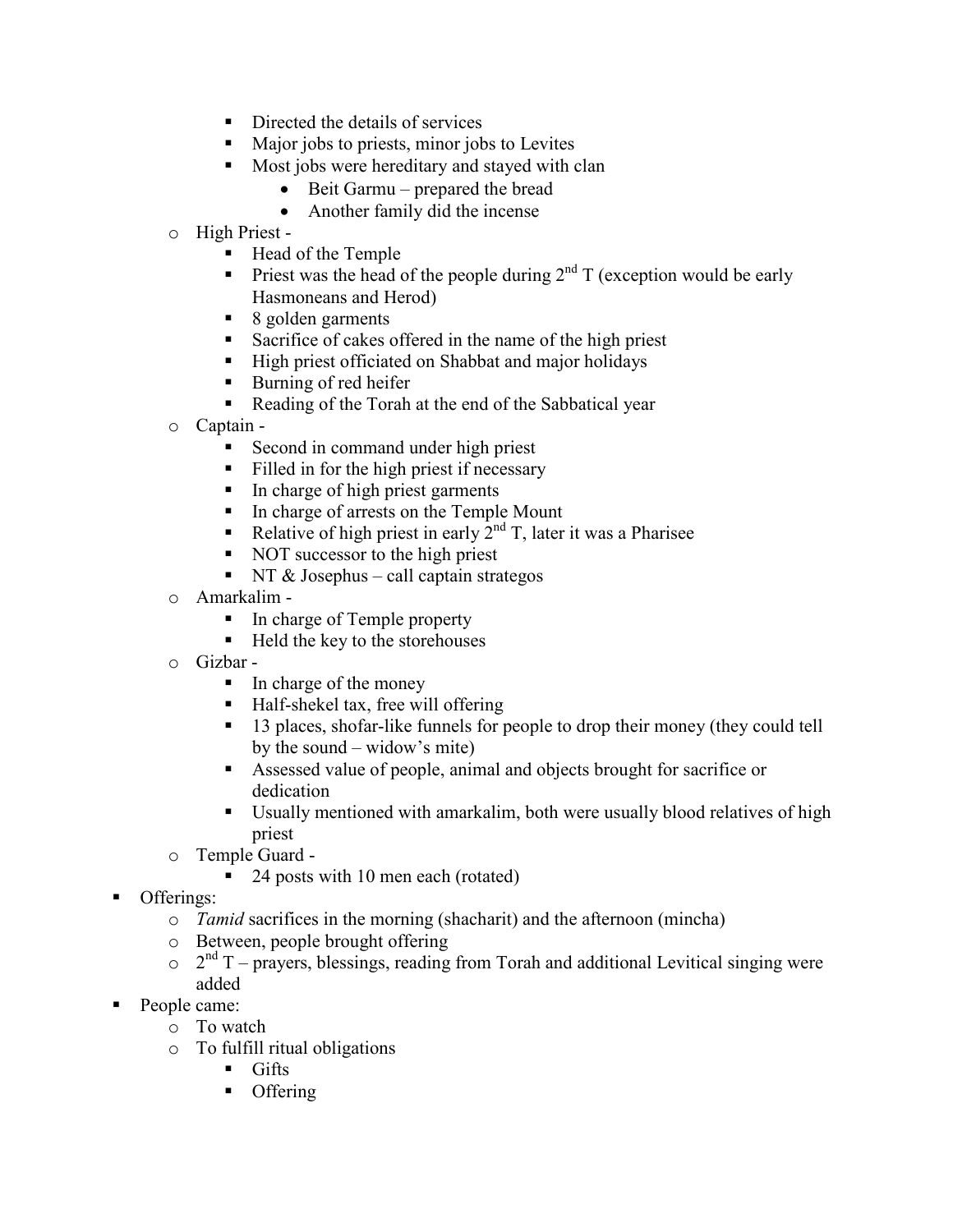- $\blacksquare$  Tithes
- **v** Vows
- Firstborn
- Cleansing
- Pilgrimage festivals
- o To Worship
	- People gathered to pray after the burning of the incense and the priestly benediction would be said
	- When Levites would sing, the people would prostrate
- o Deputation (volunteer service)
	- 24 deputations based on geographical living
	- **Most of the week they fasted**
	- Stood along side the priests
	- Hahnna and Simeon
- Entering the Temple:
	- o Ritual immersion
	- o Most people wore white
	- o Remove shoes
	- o Lay aside staff, money belt, cloak, bundles, etc.
- Gentiles:
	- o Biblical law permits Gentiles to sacrifice (Lev 22:25)
		- Given to the priest who performed the sacrifice
	- $\circ$  2<sup>nd</sup> T period were allowed in the Court of the Gentiles
		- Sign printed in Hebrew, Greek and Latin
	- o Sanhedrin could execute the death penalty if a Gentile crossed

#### Herod's Temple:

- Rebuilding of Herod's started in 20/19BCE
- Completed around 63CE
- 1590 feet north-south, and 1030 feet east-west
- Enclosed by colonnaded porches or porticoes
- NW corner was the Antonia Fortress
- Court of the Gentiles was south of the Temple (place for commerce and main thoroughfare
- **Low wall separated Gentile court from temple proper**
- Court of the Women was inside the temple proper on the east side
- "Psalms of Ascents" were the steps that the Levites stood to sing
- Court of Israel surrounded Temple proper
- Court of the Priests had the altar for offerings reached by a ramp and was 50 feet square
- Golden spikes on the roof kept birds from "defiling" it
- Josephus says façade was 100 cubits high and 100 cubits broad
- **Temple was considered the stability and center of the cosmos**
- Greatest wealth in the  $1<sup>st</sup>$  century CE
- Major source of income was the half shekel
- Free will offerings were left in the 13 trumpet shaped boxes in the temple precincts
- Jesus' cleansing of the Temple was also an assault on the economic system and challenged the position of Temple authorities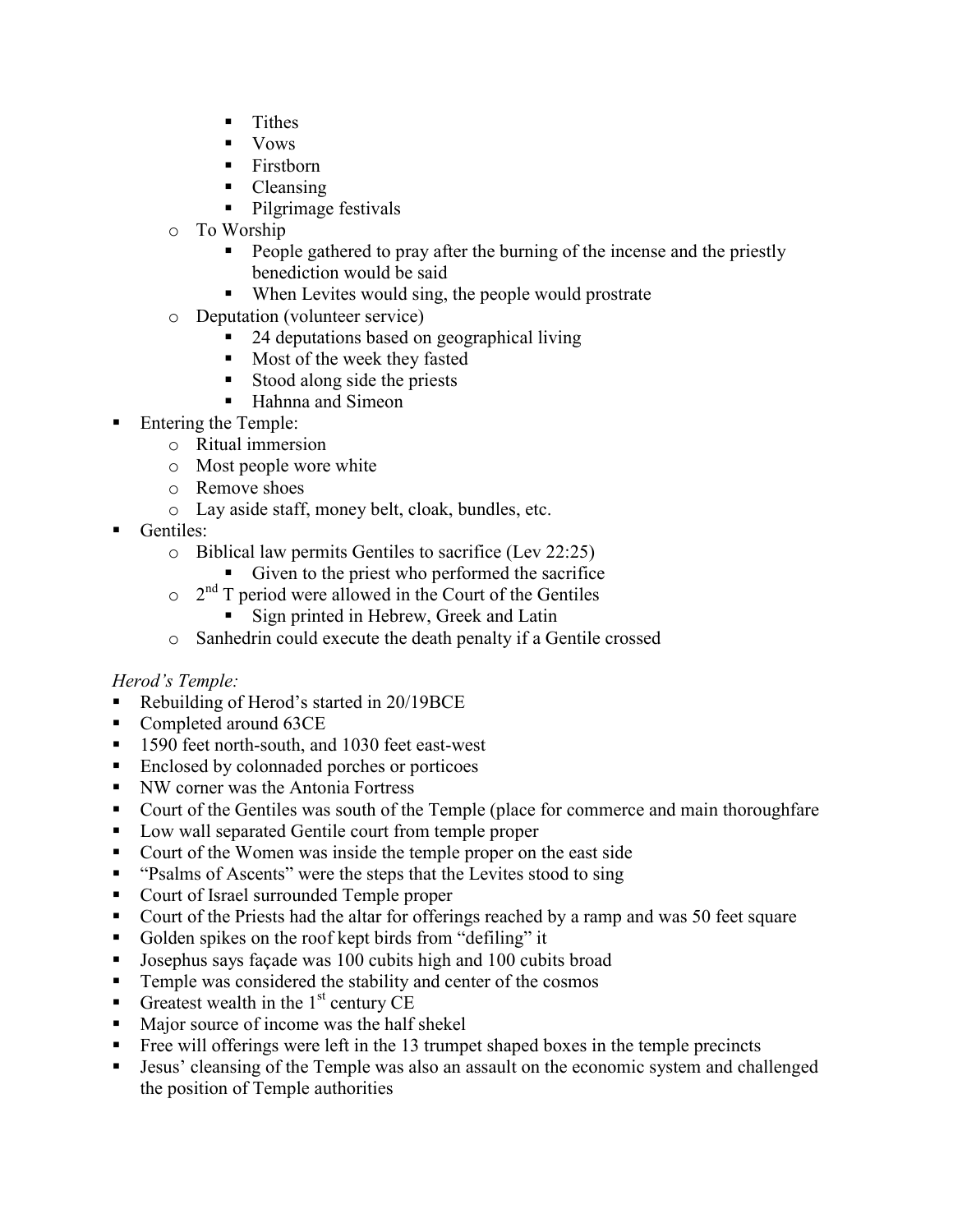#### Priests:

- 24 courses, one week at a time, twice a year
- All were to be available at the pilgrimage festivals
- Considerable social gulf between Jerusalem priestly aristocracy and the ordinary priests throughout the country
- Hellenistic kings removed and appointed priests as political favors or in response to bribes
- 28 High Priests from Herod to 70CE
- Two main groups of Levites singers and gatekeepers
- **Levites provided music for services, certain physical and custodial duties and police** functions

#### Cultus:

- Tamid whole burnt offering sacrificed twice daily
- Morning, at sunrise
- "Evening", afternoon around 3PM
- **Levites began their day by immersing**
- I Jobs assigned: cleaning the altar of coals, preparing the cereal offering, burning incense, trimming the lampstand
- Incense offering on the altar in the Holy Place was the climax of the daily service
- A priest ordinarily burned the incense only once in his lifetime
- In Jerusalem, the priests used the name YHVH in the benediction
- High Priest probably only presided at pilgrimage festivals
- **Priests assisted individuals during guilt, votive or thank offerings**
- Twice daily sacrifices for Caesar and the Roman nation discontinuance by the captain of the Temple was the signal for revolt in 66CE

# Sanhedrin –

- Greater Sanhedrin composed of chief priests, elders of the people and scribes
- Greek for "sitting down with"
- Usually refers to supreme political, judicial and religious ruling body in Palestine during the Roman Period before and after of the Temple until 425CE
- Hard to specifically define because Greek and Hebrew sources differ in definition
- Ta'anitic sources depict as religious court (not judicial)
- **Written references** 
	- o Josephus first source, Antiquities 14:91, in 57 BCE Palestine was divided into 5 Sanhedria (administrative districts) by Gabinia
	- o Herod was called before the Sanherin while ruler of the Galil, then when he became king he had 46 members of the Sanhedrin killed
	- o Condemned James to death (Josephus mentions)
	- o Tana'itic sources say the Sanhedrin met in the Chamber of the Hewn Stone on the Temple Mount between the hours of the daily sacrifices
- Suggested reconstruction of the Sanhedrin:
	- o 141 BCE, Simeon the last Hasmonean needed a new court system
	- o Created Beit Din katan
		- $\blacksquare$  3, 5, or 7 members (judges)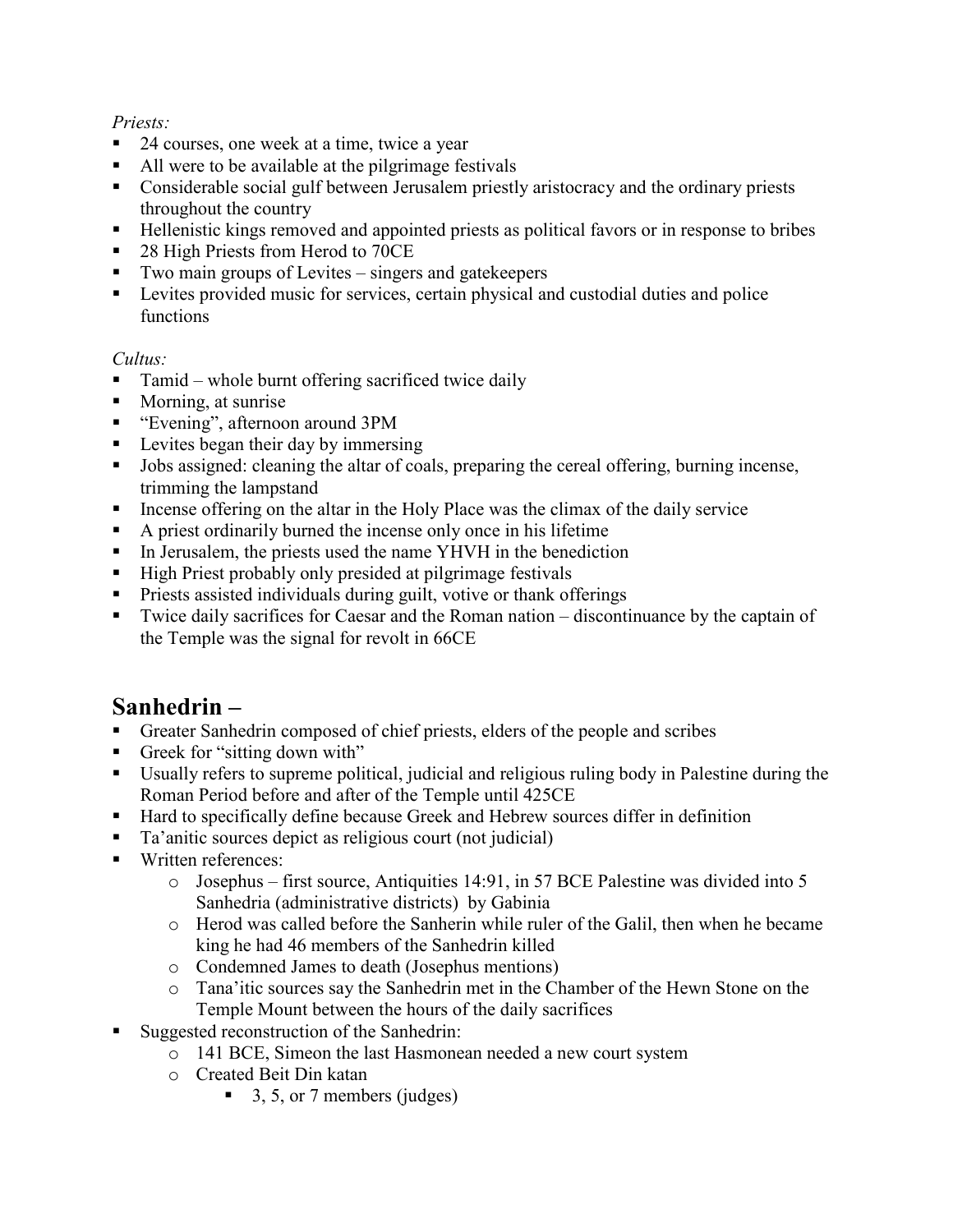- o Beit Din (Sanhedrin katan)
	- 23 members
	- 3 Beit Din katan with leader and assistant
- o Beit Din Gadol (Sanhedrin)
	- 71 members
	- 3 Beit Din with leader (Nasi) and assistant (Av Beit Din)
	- Pool of over 100 people that could be called up
- By Herod's time, the only name is "Sanhedrin"
- Under Simeon, it was a legislative body (government)
- Hasmonean Sanhedrin was composed of all classes (priests, patriarchs, aristocracy, Am Israel)
- Could not try death penalty cases under Roman Rule, except Gentiles at the Temple
- Never met at night, Shabbat, festivals or the eve of the festivals (Mishnah Sanhedrin 7:2 and Tos. Sanhedrin)
- I Judgment on one day and penalty on another
- Went to Yavneh, then the Galilee and settled in Tiberius with Yehuda HaNasi
- Drops to Beit Din and drops to 3 judges
- Tried cases dealing with a whole tribe, false prophet and the high priest
- After 70CE, replaced by rabbis, presided over by the President (Nasi) and the VP (Av Bet-Din)
- Executive, judicial and academic functions were combined in the scholars
- Greek sources say that political council presided over by king or high priest
- Rabbinic sources say a legislative-judicial body of scholars headed by the two leading Pharisaic scholars
- Mishnah lists three courts in Jerusalem: one at the gate of the temple mount, one at the gate of the temple court and one in the chamber of hewn stone (possibly subdivisions of the Great Sanhedrin)
- Trial of Jesus Gospel accounts are flagrant violation of the regulations in the Mishnah, may have applied to a different court
- Capital punishment was reserved for the governor
- Gave considerable power to local bodies to administer justice
- There are instances of the Jewish leaders executing those they found troublesome (Stephen)
- A court of three judges is required for judicial decisions (Mishnah)
- Capital cases required a court of 23 called a Lesser Sanhedrin and were located in larger towns
- City was required to have 120 men to have a lesser court
- Greater Sanhedrin in Jerusalem had 71 members (like the 70 elders in the wilderness with a Nasi)

Community Organization:

- Authority belonged to the community an "the assembly of men of the city"
- Normally a council of older men provided the leadership
- Local Sanhedrin members were ordained and wore the title "elder"
- Judicial and disciplinary, interpreted and applied Torah according to the precedents established by the scholars
- **Provided:** marketplace, bathhouse, synagogue, ark of the law and Torah scroll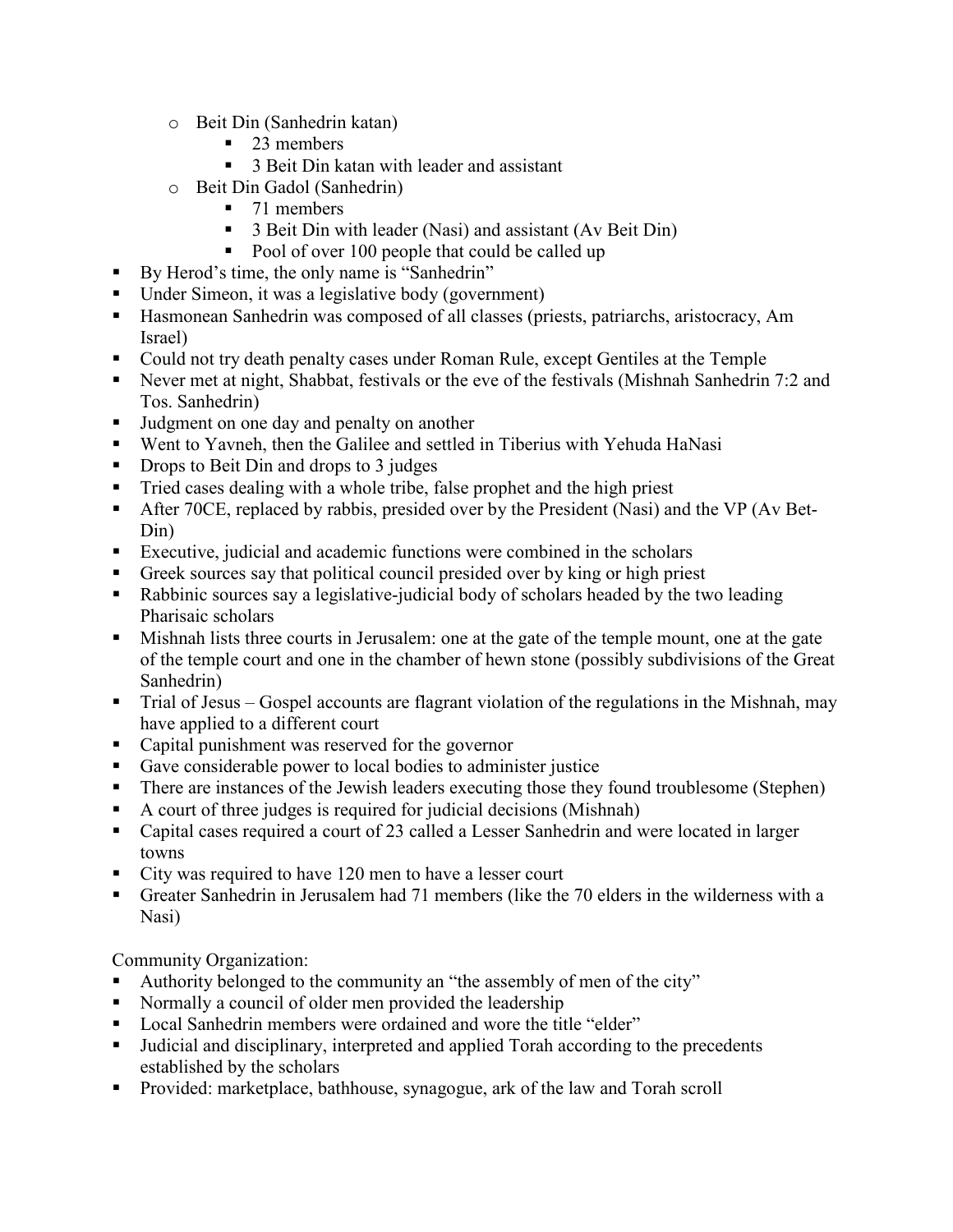- City was to provide: law court competent to scourge, a prison, charity fund, synagogue, public bath, public latrine, doctor, artisan, scribe, slaughterer and teacher
- " "mother" and "father" of the synagogue was an honorary designation for patrons and benefactors
- Some inscriptions identify women as priestess, elder, ruler of the synagogue, etc.
- Many titles were honorary
- Plurality of elders seems to account for the presence of elders in the early Christian communities, particularly those with close Jewish ties

#### Rabbis:

- Ordained scholars, post-70
- **Pre-70** the term was applied much looser
- Professional, salaried rabbis do not begin until the Middle Ages
- Ordination gave judicial authority in interpreting Jewish Law
- **Leadership, teaching and preserving the tradition**
- Immediately after 70, there was no central organization for ordination so rabbis ordained one or two of their students
- Centralized under the Patriarch in the  $2<sup>nd</sup>$  century
- Qualifications: wisdom, understanding, fame, able, fear God, men of truth hating unjust gain, married, raised children and around age 40
- Rabbis instituted the centrality of Torah study as an act of piety incumbent on all male Jews
- **Prayer became a communal act of service to God**
- Scholars replaced priests as the religious leader
- **•** Drew on elements of earlier Judaism to create "rabbinic Judaism"

# Synagogue –

History:

- $\blacksquare$  End of  $2<sup>nd</sup>$  T period, central institution in Jewish life
- Did not function in antiquity as it does today
- Took worship out of the priestly hands and put it in the hands of the people any Jew could participate (much more inclusive)
- Focus shifted from sacrifice to Torah, from cult to study and eventually to prayer
- Archeological evidence from first century Gamla, Herodian, Massada, Kiryat Sefer (near Modi'in), possibly Jericho. One in Diaspora in Dellos in Asia Minor

Origin of the synagogue – three ideas:

- 1. Pre-exilic (Schools of the Prophets)
- 2. Exilic (Babylon)
- 3. Post-exilic
- Originally referred to the assembly of people, later became the building
- Origin is unknown, possibly from exile as places to read Torah
- Earliest Egyptian synagogue from  $3<sup>rd</sup>$  century BCE
- Not created as a temple replacement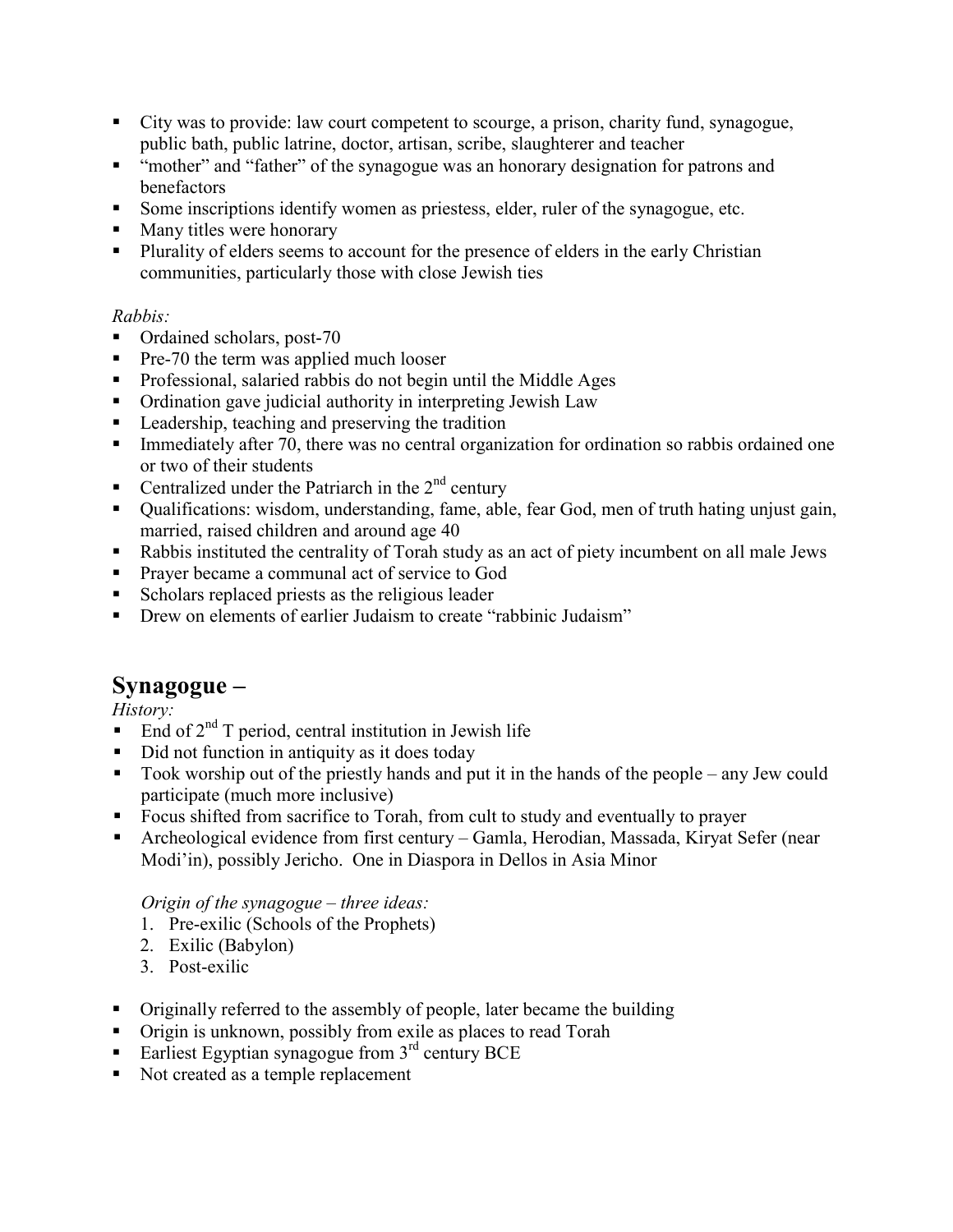- Post-70, increase of furniture, terminology and ritual of the temple brought into the synagogue
- Christianity place of recruitment for early believers, many aspects of worship and organization derived from the synagogue
- Represented an organized way of carrying out activities in the Torah

## Function from Literary Sources:

- Philo
- Josephus Dora and Caesarea
- New Testament in Nazareth and Capernaum
- Talmud no less than 394 synagogues in Jerusalem at the time of the Destruction o Talmud Megila – synagogue of the Trasians
- Targum 480 synagogues in Jerusalem (no ruins found)
	- o Targum Megilot and Acts 6 synagogue of the Alexandrians in Jerusalem
- Apocrypha 3 Maccabees establishment of synagogue (house of prayer) under Ptolemy  $4<sup>th</sup>$  $(246-221)$  3<sup>rd</sup> century BCE

## Activities:

- Center of community, religious and social life
- Served as the schoolhouse, house of prayer, meeting house, house of judgment for administering community discipline
- Organized charity and hospitality was important in Judaism
- Community agencies for feeding the poor, clothing the needy, caring for the sick, burying the dead, ransoming captives, educating orphans and providing poor girls with dowries

## Synagogue Service:

- Two foci: prayer and studying Scripture
- Meetings were held on market days (Monday and Thursday) for reading Scriptures
- Prayer and confession of faith were also daily duties
- Meeting opened with a call to "Bless the Lord" followed by the Shema with its two preliminary blessings and concluding profession of faith and praise
- Ritual in Synagogue:
	- o Sh'ma recited before the Torah reading
	- o Amida (18) said twice, Ben Sirah 36 and 51 include some of the formulary statements associated with Temple
	- o Meeting days Shabbat and feast days (Acts confirms)
	- o Philo once a week, in Tiberius on Shabbat
	- o Tanaitic Torah was read Shabbat, Monday and Thursday
	- $\circ$  Rabbinic literature Torah read on market days (Mon & Thurs), ruling for villagers to read Ester on Monday or Thursday if no one could read
	- o Fast Days connected with public assemblies, early Christian writings say Pharisees fasted on Monday and Thursday
	- o Didicae warns against fasting with the hypocrites, fast on Wednesday and Friday
	- o Epiphaneaus Pharisees at the time of Jesus fasted on Monday and Thursday
- **Prayer was the Amidah (present form is post-70)** 
	- $\circ$  3, 4, 5, 7 and 18 are pre-70 (1<sup>st</sup> century)